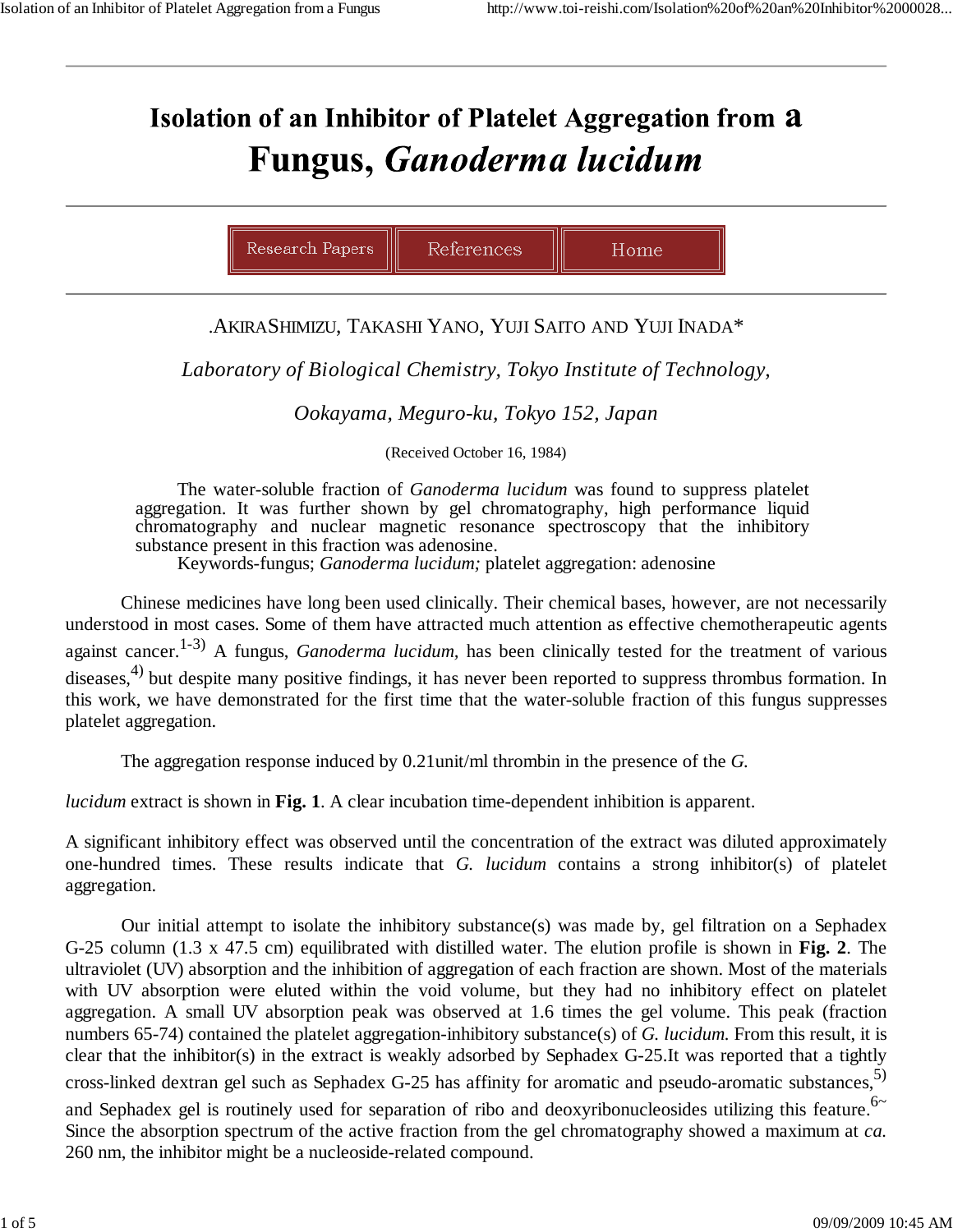Further purification was performed by Bio-Gel P-2 (polyacrylamide gel) chromatography, because nucleic acid components and related compounds may be separated •by absorption chromatography on polyacrylamide gel.<sup>7)</sup> The active fractions from Sephadex 0-25 chromatography were concentrated by freezedrying and the product was applied to a column of Bio-Gel P-2 (1.7 x 26 cm) equilibrated with distilled water. Each fraction of the eluate was checked for absorption at 260 nm **(Fig. 3)**. The extents of inhibition of platelet aggregation are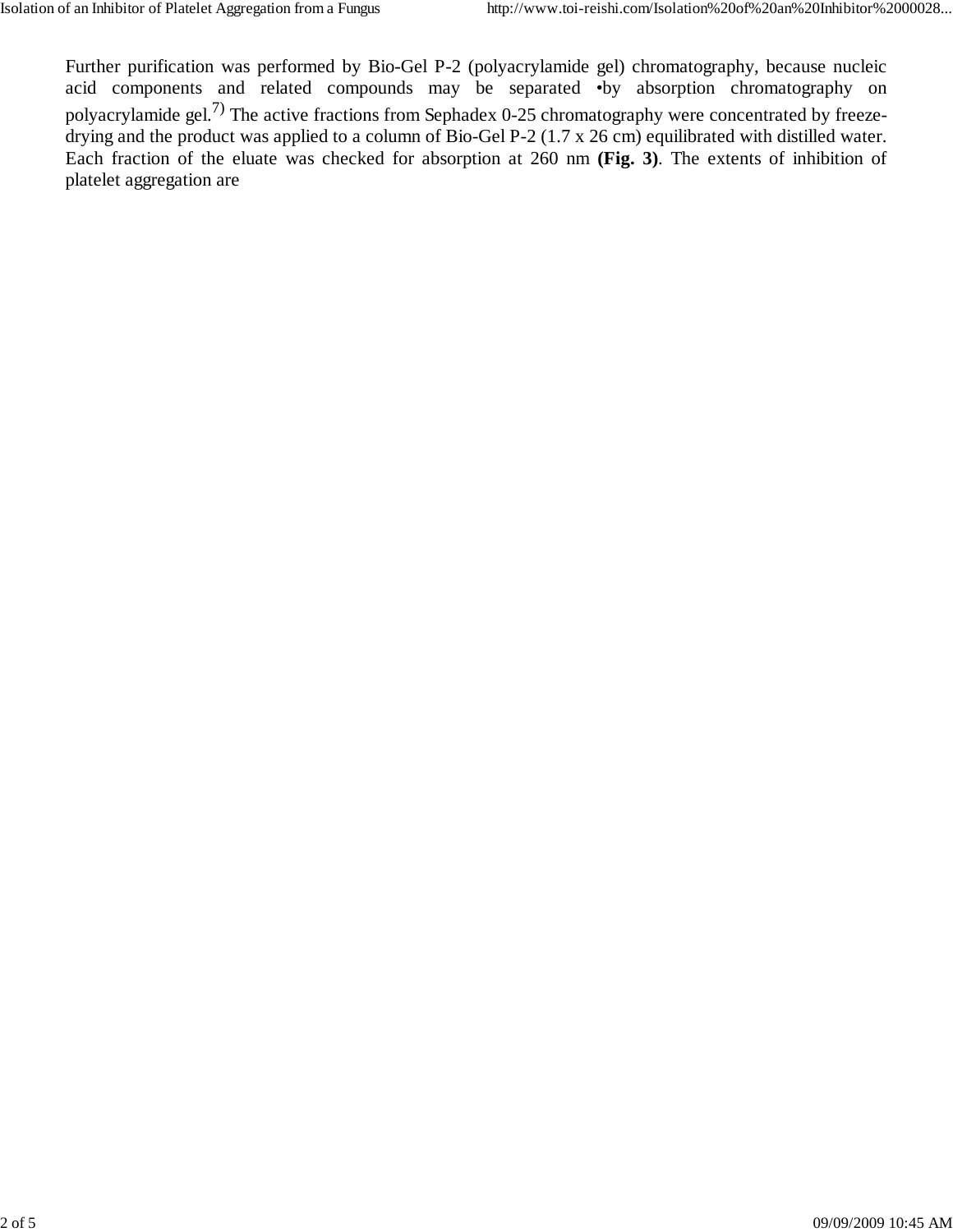

The water-soluble fraction of G. Incidum (2 ml) was applied to the column (1.3 x 47.5 cm). Elution was performed at 4 °C with distilled water at a flow rate of<br>7 ml/h, and fractions of 1.5 ml each were collected. The UV absorption was measured at 260 nm (-The inhibition of platelet aggregation was determined as follows: 100 ul of a fraction was added to 0.40 ml of washed platelets in Tris-ACD (8 x 10<sup>0</sup>/ml), and the mixture was incubated at 37°C for 10 min, then 50 ul of CaCl<sub>2</sub> (200 mm) and 50 ul of thrombin (3 units/ml) were added. The aggregation was determined as the maximum decrease of turbidity at 500 nm per min (-O-).

G-25 Chromatography Concentrated active fraction from the experiment -shown in Fig. 2 (fractions 65 through 74) was applied

to a column of Bio-Gel P-2 (1.7 x 26 cm). Elution was performed at 4 °C with distilled water, at a flow rate of<br>5 ml/h and fractions of 2.2 ml each were collected. The inhibition of platelet aggregation was measured by the same method as described in Fig. 2.

also shown in **Fig. 3**. The chromatography yielded two major peaks and several minor ones. The inhibitory activity was associated with only one peak, from fractions 42 through 47.

Aggregation (AAmas/min

 $1.0$ 

0.5

 $\Omega$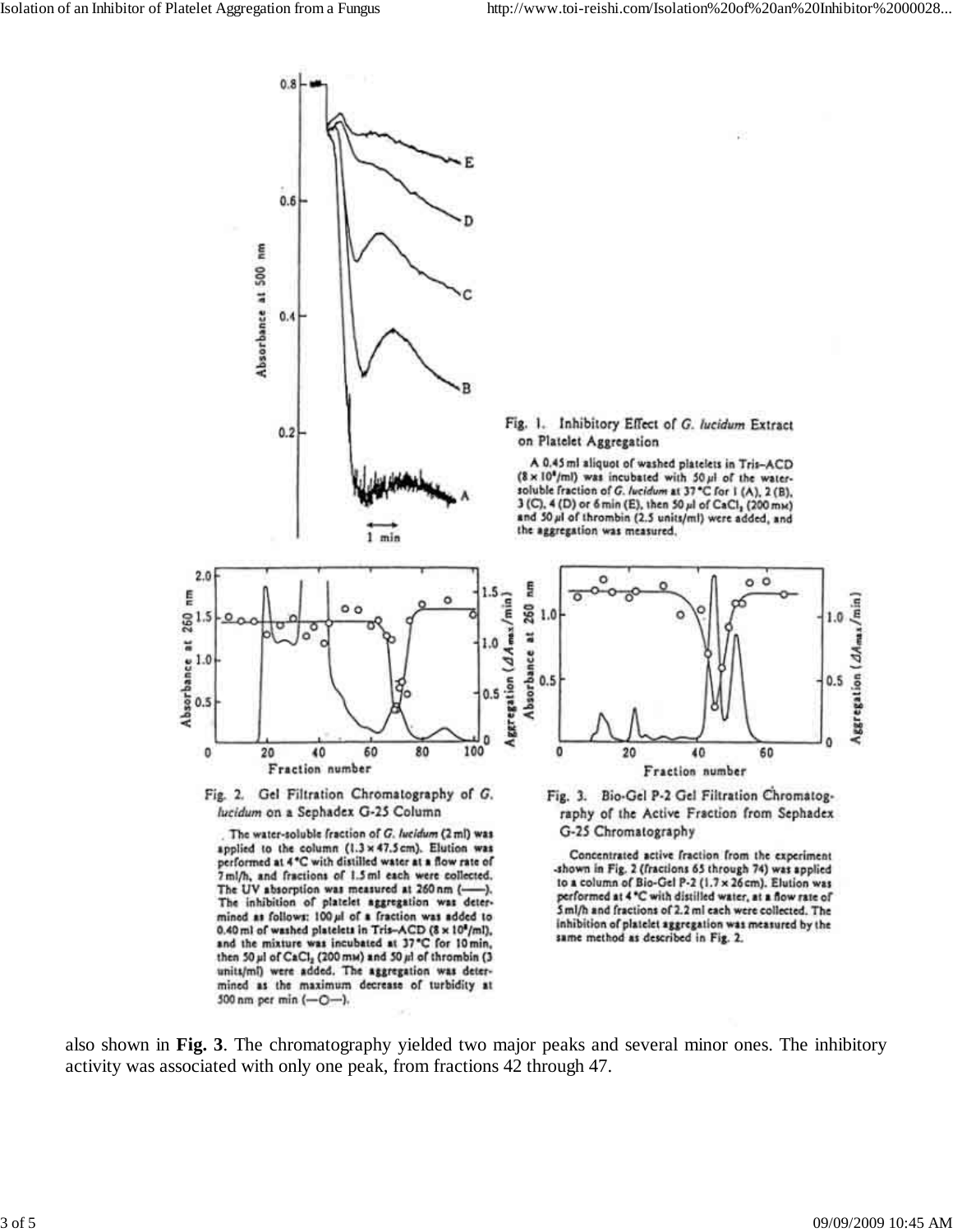

We confirmed the purity of this fraction by high performance liquid chromatography (HPLC) as shown in **Fig. 4**. Only a single peak was detected with several different solvent systems. Furthermore, the retention time of this compound always coincided, with that of' adenosine. Other nucleosides, nucleotides and bases were separated from adenosine under these conditions. We also measured the nuclear magnetic resonance (NMR) spectrum of this compound. The spectrum coincided completely with that of adenosine (data not shown).

Several investigators have reported that adenosine inhibits platelet and thrombocyte aggregation.  $8-11$ ) Preincubation of platelets with adenosine is apparently required for the inhibition to be observed.<sup>8)</sup> Adenosine seems to have a stronger effect on platelet aggregation induced by thrombin than on that induced by adenosine diphosphate (ADP).Adenosine clearly inhibits thrombin-induced platelet aggregation at concentrations of the order of  $?M<sup>10</sup>$ . These characteristics are in good agreement with what we have observed with the inhibitor obtained from *G. lucidum.* Adenosine was considered to act competitively with ADP,<sup>12)</sup> but it has also been suggested that it inhibits the esterolytic activity of thrombin<sup>31</sup> or that it interferes with the energy flow from adenosine triphosphate  $(14)$  through its own phosphorylation. The mechanism of this inhibition has yet to be elucidated in detail.

We have thus demonstrated that adenosine is an inhibitor of platelet aggregation found in *G. lucidum.* The content of adenosine in this fungus was at least 40 mg/l00 g of dried preparation.